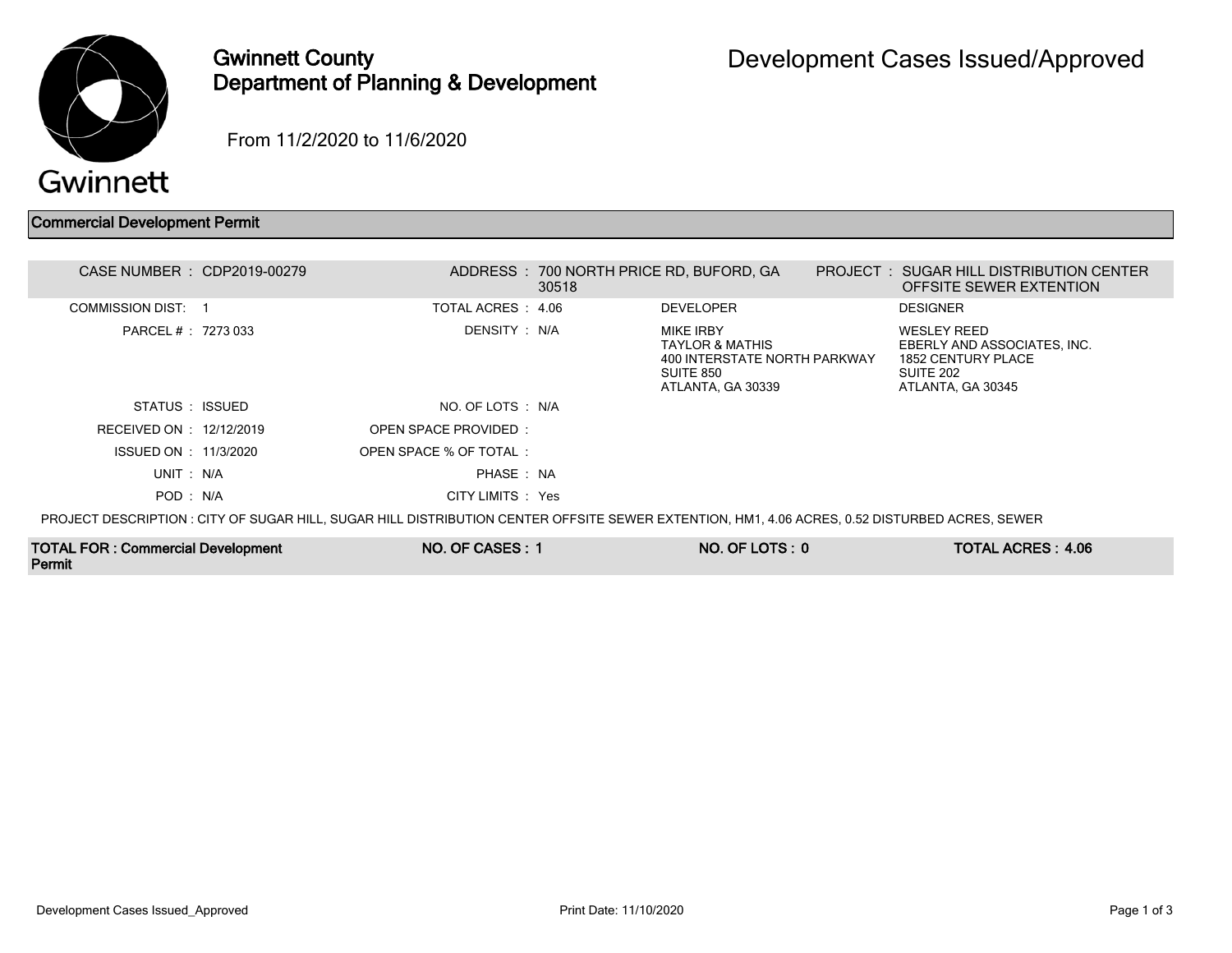## Exemption Plat

| CASE NUMBER : XPL2020-00040                                               |                   |                        | ADDRESS: 0 INDIAN SHOALS RD, DACULA, GA<br>30019 |                                                                        |  | PROJECT : CAMP, ANN (XPL)                                                                           |  |  |
|---------------------------------------------------------------------------|-------------------|------------------------|--------------------------------------------------|------------------------------------------------------------------------|--|-----------------------------------------------------------------------------------------------------|--|--|
| COMMISSION DIST: undefined                                                |                   | TOTAL ACRES 27.22      |                                                  | <b>DEVELOPER</b>                                                       |  | <b>DESIGNER</b>                                                                                     |  |  |
| PARCEL # : 5316 231                                                       |                   | DENSITY : N/A          |                                                  | ANN CAMP<br>ANN CAMP<br>1601 HILLCREST DRIVE<br>WATKINSVILLE, GA 30677 |  | <b>TONY GARMON</b><br><b>GARMON LAND SURVEYING LLC</b><br>1920 RAILROAD STREET<br>STATHAM, GA 30666 |  |  |
|                                                                           | STATUS : APPROVED | NO. OF LOTS : 4        |                                                  |                                                                        |  |                                                                                                     |  |  |
| RECEIVED ON : 6/17/2020                                                   |                   | OPEN SPACE PROVIDED:   |                                                  |                                                                        |  |                                                                                                     |  |  |
| ISSUED ON : 11/2/2020                                                     |                   | OPEN SPACE % OF TOTAL: |                                                  |                                                                        |  |                                                                                                     |  |  |
| UNIT: N/A                                                                 |                   | PHASE:                 |                                                  |                                                                        |  |                                                                                                     |  |  |
| POD : N/A                                                                 |                   | CITY LIMITS : No       |                                                  |                                                                        |  |                                                                                                     |  |  |
| PROJECT DESCRIPTION : CAMP, ANN (XPL), RA-200, 4 LOTS 27.22 ACRES, SEPTIC |                   |                        |                                                  |                                                                        |  |                                                                                                     |  |  |
| <b>TOTAL FOR: Exemption Plat</b>                                          |                   | NO. OF CASES: 1        |                                                  | NO. OF LOTS: 4                                                         |  | TOTAL ACRES: 27.22                                                                                  |  |  |

Final Plat

| CASE NUMBER : FPL2020-00018                                                                                      |                     |                             | ADDRESS : WHEELER RD (5600 BLOCK),<br>HOSCHTON, GA 30548 |                                                                                                                |  | PROJECT: PINEBROOK AT HAMILTON MILL POD C                                                                      |  |  |
|------------------------------------------------------------------------------------------------------------------|---------------------|-----------------------------|----------------------------------------------------------|----------------------------------------------------------------------------------------------------------------|--|----------------------------------------------------------------------------------------------------------------|--|--|
| COMMISSION DIST: 4                                                                                               |                     | TOTAL ACRES : 36.06         |                                                          | <b>DEVELOPER</b>                                                                                               |  | <b>DESIGNER</b>                                                                                                |  |  |
| PARCEL # : 3005 470                                                                                              |                     | DENSITY: 1.37               |                                                          | <b>COREY NIBERT</b><br>PULTE HOME COMPANY, LLC<br>2475 NORTHWINDS PARKWAY<br>SUITE 600<br>ALPHARETTA, GA 30009 |  | <b>JOHN K MERDER</b><br>TRAVIS PRUITT & ASSOCIATES, INC.<br>4317 PARK DRIVE<br>SUITE 400<br>NORCROSS, GA 30093 |  |  |
|                                                                                                                  | STATUS : AUTHORIZED | NO. OF LOTS : 27            |                                                          |                                                                                                                |  |                                                                                                                |  |  |
| RECEIVED ON : $4/3/2020$                                                                                         |                     | OPEN SPACE PROVIDED: 100.20 |                                                          |                                                                                                                |  |                                                                                                                |  |  |
| ISSUED ON : 11/5/2020                                                                                            |                     | OPEN SPACE % OF TOTAL:      |                                                          |                                                                                                                |  |                                                                                                                |  |  |
| UNIT: N/A                                                                                                        |                     | PHASE : POD C               |                                                          |                                                                                                                |  |                                                                                                                |  |  |
| POD: N/A                                                                                                         |                     | CITY LIMITS : No            |                                                          |                                                                                                                |  |                                                                                                                |  |  |
| PROJECT DESCRIPTION : SINGLE FAMILY SUBDIVISION, POD C, R-100 CSO PER RZR2006-00040, 27 LOTS, 36.06 ACRES, SEWER |                     |                             |                                                          |                                                                                                                |  |                                                                                                                |  |  |
| <b>TOTAL FOR: Final Plat</b>                                                                                     |                     | NO. OF CASES: 1             |                                                          | <b>NO. OF LOTS: 27</b>                                                                                         |  | TOTAL ACRES: 36.06                                                                                             |  |  |